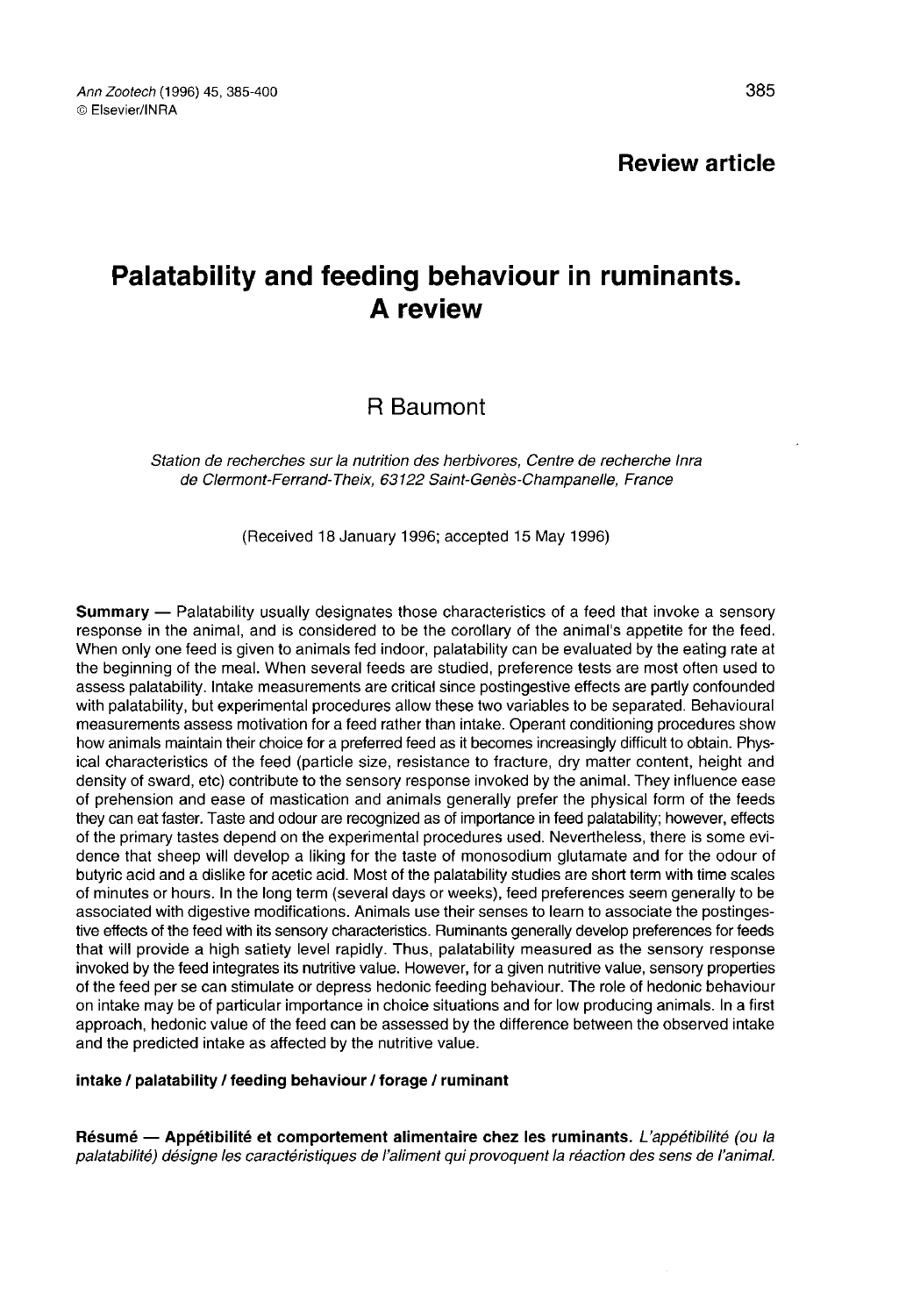#### R Baumont

Elle correspond au corollaire de l'appétit de l'animal pour l'aliment. Lorsqu'un seul aliment est disponible, l'appétibilité peut être évaluée par la vitesse d'ingestion au début du repas. Lorsque plusieurs aliments sont proposés, leur appétibilité est généralement évaluée par des tests de préférence. Mesurer la quantité ingérée pour évaluer l'appétibilité est critiquable car alors les effets postingestifs de l'aliment sont partiellement confondus avec celle-ci. Toutefois il existe des techniques expérimentales qui permettent de séparer les deux phénomènes. L'étude du comportement permet d'évaluer la motivation pour l'aliment plutôt que son résultat qui est la quantité ingérée. Les procédures de conditionnement opérant montrent comment l'animal maintient son choix pour un aliment préféré lorsqu'il devient de plus en plus difficile à obtenir. Les caractéristiques physiques de l'aliment (taille des particules, résistance à la cassure, teneur en matière sèche, hauteur et densité du couvert végétal...) participent à la réponse des sens. Elles influencent la facilité de préhension et de mastication et les ani-<br>maux préfèrent généralement la forme physique des aliments qu'ils peuvent ingérer rapidement. Le goût et l'odeur sont considérés comme des déterminants importants de l'appétibilité. Mais les effets des goûts primaires dépendent de la technique expérimentale utilisée. Néanmoins il semble que le mouton aime le goût du monosodium glutamate et l'odeur de l'acide butyrique, mais n'aime pas l'acide acétique. La plupart des études sur l'appétibilité sont réalisées à court terme et ne portent que sur quelques minutes ou quelques heures. À long terme (plusieurs jours ou semaines) les préférences alimentaires semblent généralement être associées à des modifications digestives. Les animaux associent par apprentissage les effets postingestifs de l'aliment avec ses caractéristiques sensorielles. Les ruminants développent généralement des préférences pour les aliments qui leur permettent d'atteindre rapidement un état de satiété élevé. Ainsi l'appétibilité mesurée par la réponse des sens provoquée par l'aliment intègre sa valeur nutritive. Cependant, pour une valeur nutritive donnée, les propriétés sensorielles de l'aliment en elles-mêmes peuvent stimuler plus ou moins un comportement alimentaire de nature hédonique. Le rôle de ce comportement hédonique sur la quantité ingérée peut être important dans les situations de choix et pour les animaux à faibles niveaux de productions. En première approche, la valeur hédonique de l'aliment peut être assimilée à la différence entre la quantité ingérée observée et celle prévue à partir de sa valeur nutritive.

ingestion / appétibilité / palatabilité / comportement alimentaire / fourrage / ruminants

## INTRODUCTION

To be consumed, a feed has first to be recognized as edible. The role of certain senses (ie, sight, smell, touch and taste) in the feeding behaviour of ruminants has been studied and reviewed by a number of authors (Arnold, 1970; Goatcher and Church, 1970a; Demarquilly, 1978; Church, 1979; Grovum, 1988). It is well established that the senses are used in selective grazing but they are probably less important when no choice is given to a stall-fed animal. Even in such a simple situation, however, it is impossible to describe voluntary feed intake for a wide range of feeds solely in terms of digestive and metabolic characteristics (Faverdin et al, 1995). Scientists interested in feed intake in ruminants have probably paid less attention to the role of senses than to physical or energy control of intake. It is remarkable that none of the published feed intake prediction systems takes into account the sensory response to the feed.

The term *palatability* usually designates those characteristics of a feed that invoke a sensory response in the animal (Greenhalgh and Reid, 1971). This review discusses the concept of palatability for ruminants. After a brief presentation of the different definitions found in the literature, the methods used to evaluate palatability are reviewed and discussed. The main dietary factors involved in palatability and some aspects of the utilization of the senses by the animal are then analysed. Finally, we draw some conclusions concerning the role of palatability in the control of intake.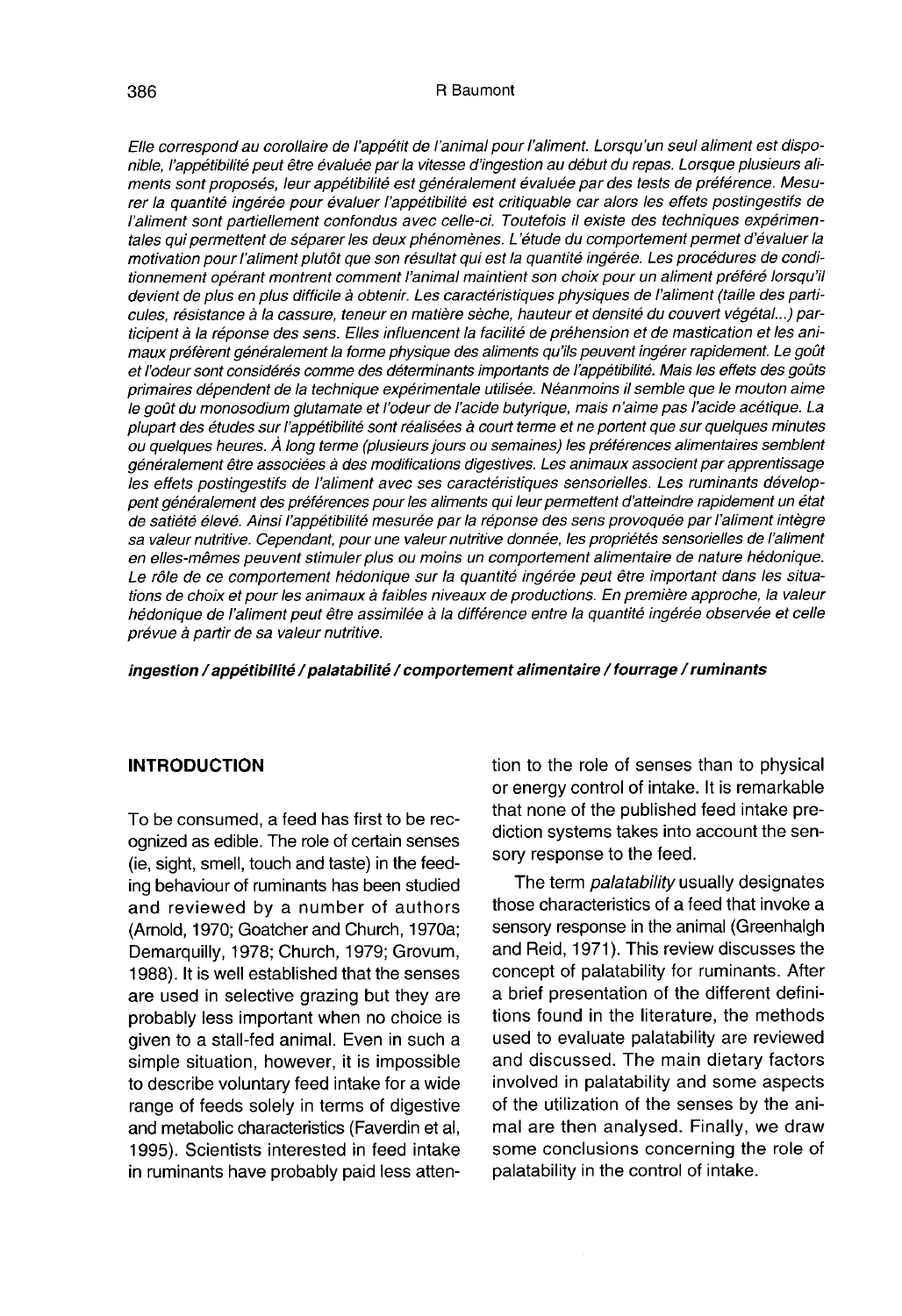## DEFINITIONS

In accordance with the definition given by Greenhalgh and Reid (1971), Church (1979) defined palatability as the "dietary characteristics or conditions which stimulate a selective response by the animal", palatability being considered as an inherent characteristic of the feed (Hodgson, 1979). For Matthews (1983), the palatability of a feed is interchangeable with preference for the feed. It is determined by the taste, smell, appearance, temperature and texture of the feed. However, Forbes (1986, 1995a) claims that palatability cannot be considered solely as a quality of the feed since it depends on the experience and metabolic status of the animal in question; palatability of a feed is not absolute and depends on the state of hunger of the animal (Gallouin and Le Magnen, 1987). Palatability of the feed is the corollary of the appetite of the animal, which is the stimulation to eat aroused by the feed. Eating rate, especially at the beginning of the meal, is a good criterion of the animal's appetite, and palatability of the feed is defined as all the physical (plant bearing, spines, etc) and chemical (odour, taste, etc) characteristics of the feed that act on appetite (Jarrige, 1988). Mertens (1994) concurs with this last definition but does not mention physical characteristics of the plant; thus, it is not clear if the physical characteristics that determine ease of prehension and ease of mastication are components of palatability or not. At pasture, ease of harvesting has a major effect on diet selection as discussed by Dumont (1997). For animals fed indoors, it is well known that the same hay in long, chopped or ground form is not eaten at the same rate and in the same amount (Jarrige et al, 1995). As it is established that physical characteristics such as particle size and water content contribute to the sensory response invoked by the feed (see later) these are considered in this review as features of palatability.

#### EVALUATING PALATABILITY

Palatability is obviously not a quantitative measure unless feed intake is measured per unit time (Church, 1979). An ideal measure of palatability will not be influenced by the consequences of previous ingestion of feeds (Matthews, 1983) nor by the postingestive consequences of intake (Grovum and Chapman, 1988). Several methods are used to evaluate palatability. They differ according to what intake or behavioural parameters are recorded and whether only one or more than one feed is offered. However, none of these methods can avoid the effects of prior learning of feed characteristics.

#### Intake measurements

Differences in voluntary intake cannot be attributed only to palatability as they result from the sensory response and the digestive, metabolic and hormonal events following meals. Recording intake during the first minutes following exposure to the feed limits confusion of palatability with postingestive factors. A simple exponential model accurately fits intake rate during meals both in monogastric animals and ruminants (Davis et al, 1978; Faverdin, 1985; Baumont et al, 1989). This enables us to calculate initial eating rate at the beginning of the meal. In dairy cows fed on the same diet, the initial eating rate reflects the increase in eating motivation or "appetite" with the advance of lactation (Faverdin, 1985). When sheep have finished a first meal and the same hay is offered again, initial eating rates are similar for both meals (fig 1), although digestive and metabolic status are very different (Baumont et al, 1990). Initial eating rate, which can double from one forage to another, may thus be a good criterion for evaluating the sensory response invoked by a feed and thus its palatability.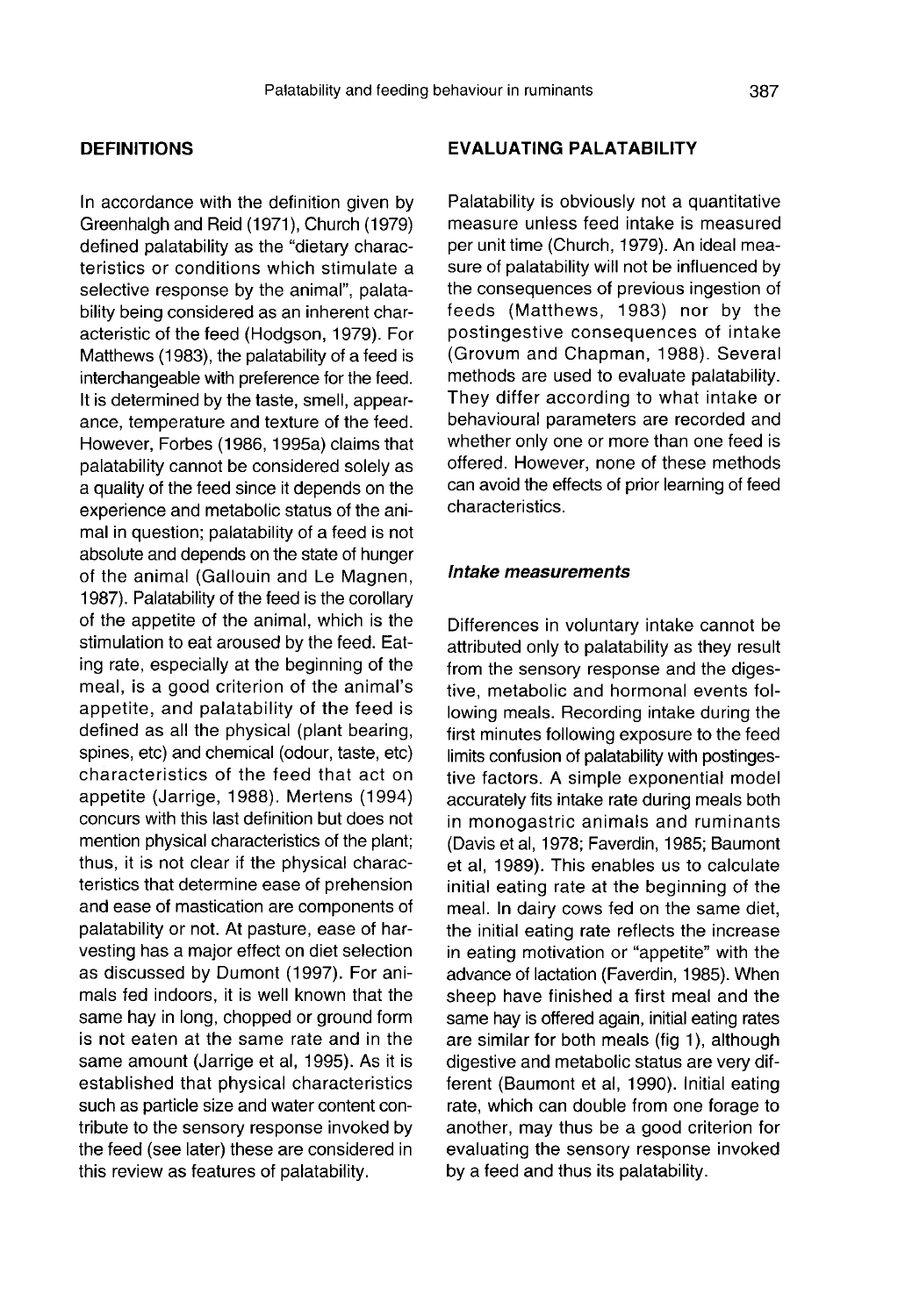

Fig 1. Kinetics of intake during the main meal following the morning feed (D1) and after a second feed (D2) 3 or 5 h later. Recordings are fitted on an exponential curve: DMI =  $A^*(1-e^{-b^*\theta})$ , where DMI = dry matter intake;  $t =$  time; A and  $b =$  fitted parameters. Initial intake rate for  $t = 0$  is equal to A\*b (from Baumont et al, 1990).

Greenhalgh and Reid (1971) developed a method to isolate the effect of palatability from postingestive factors (fig 2). Considering two different feeds such as straw and dried grass, voluntary intake of each of the two feeds is measured with the same amount of the other feed introduced directly into the rumen through a fistula. In this way diet composition and digestibility are kept constant, and the difference in voluntary intake between the two feeds can be attributed to palatability. However, in a later experiment comparing chopped and pelleted hay, it was suggested that the rate of digestion of chopped hay is not the same if it is ingested or introduced through the fistula (Van Niekerk et al, 1973). This technique may therefore be unsuitable for measuring the relative palatability of feeds that differ greatly in physical structure unless ingestive mastication can be simulated. Another technique for avoiding postingestive effects

is sham-feeding, in which the ingested feed is diverted from the digestive tract through an oesophageal fistula. This technique was used on sheep for palatability trials by Grovum and Chapman (1988).

Evaluating the effect of a given chemical compound on feed palatability through its taste or flavour means separating the effect of the chemical from the substrate in which it is incorporated. As no response to water could be detected in the goat, sheep and calf (Bell and Kitchell, 1966, quoted by Goatcher and Church, 1970a), water solutions were used to study the role of the primary tastes (Goatcher and Church, 1970b, c) and of several flavours (Arnold et al, 1980). In addition, the responses of normal animals to a given taste or odour can be compared with those of animals made agustatory and/or anosmic by surgical procedures (Arnold, 1966; Michalet-Doreau, 1975; Arnold et al, 1980).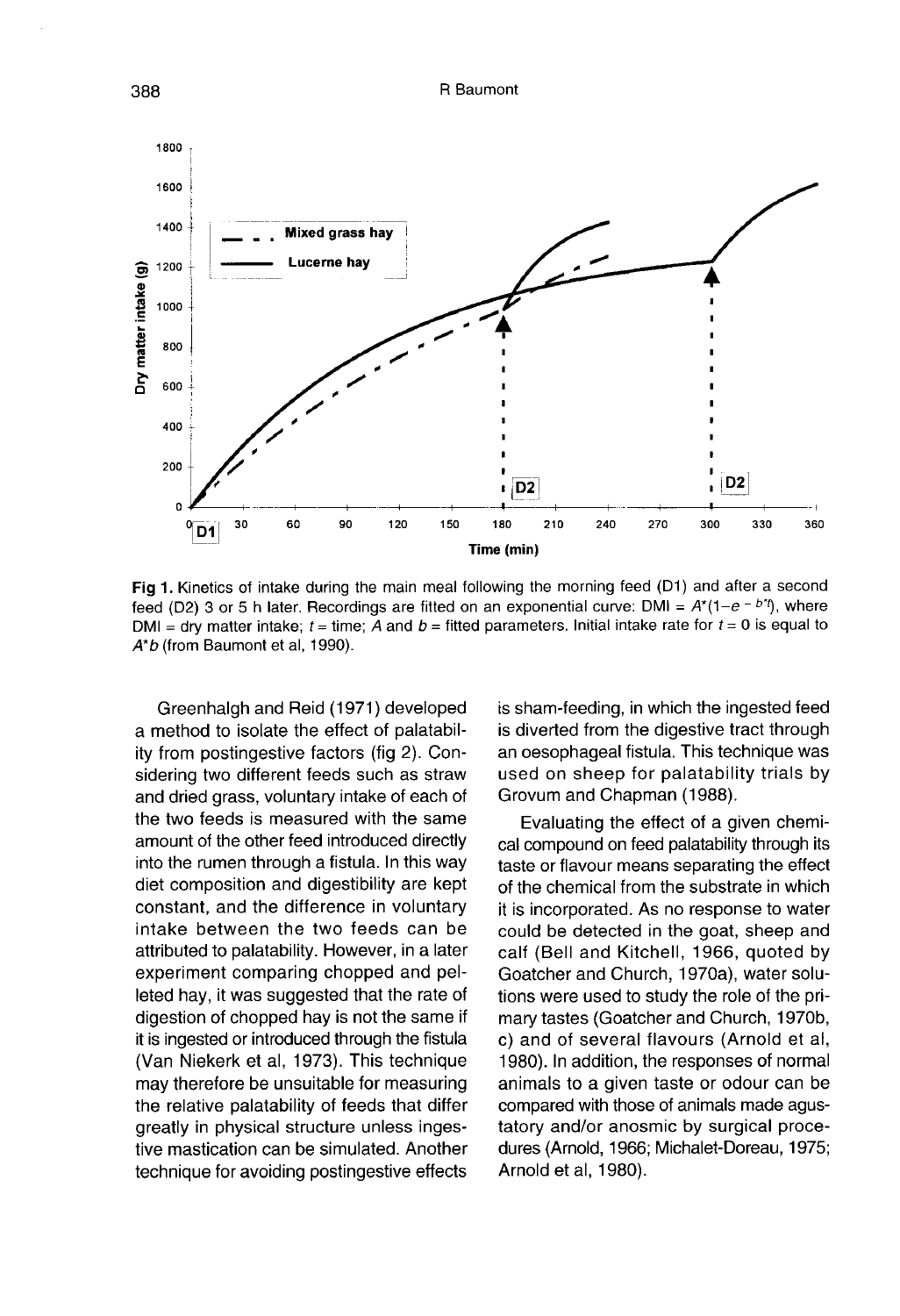

Fig 2. A method to separate the effect of digestibility from the effect of palatability on intake. Palatability is assessed by the difference in voluntary intakes between the two feeds studied measured with the other feed introduced in the rumen through a fistula in order to maintain diet composition and digestibility constant (after Greenhalgh and Reid, 1971).

Feeding behaviour is more sensitive to the different characteristics of feeds in a choice situation. Effects on intake of various odoriferous compounds vary in amplitude and sometimes even in sign according to whether the animals have a choice or not (Arnold, 1970). Thus, palatability trials should be performed in choice situations. However, the result of a choice test is influenced by the duration of the test and by the amounts of feed offered to the animals. If unlimited amounts are presented over short test durations, animals can show an exclusive preference for one single feed (Kertz et al, 1982). Conversely, if limited amounts of feeds are offered over long test durations all the feeds may be completely ingested (Hutson and Van Mourik, 1981). In either of these extreme situations intake measurements will not give a quantitative evaluation of the relative palatability of the tested feeds. Therefore, test procedures in choice situations have to be carefully defined. For example, to test palatability of concentrates on goats, Morand-Fehr et al (1987) defined

the following procedure: i) feeds are tested in pairs; ii) the different combinations (six for four feeds to be tested) are set out in a latin square design; iii) each test lasts 30 s and is repeated four times with 200 g of each feed offered to the animal.

Colebrook et al (1985) developed a procedure to separate the role of physical characteristics that influence the potential intake rate of the feed from the other sensory factors. The prbcedure combines measurements of initial intake rate and of preference for the tested feed against a standard hay cut at different lengths (fig 3). Another interesting feature of this procedure is the use of a standard hay as a reference feed; the palatability of a given feed is relative to the palatability of the other feeds simultaneously presented.

#### Behavioural measurements

Behavioural measurements allow the evaluation of the motivation of the animal for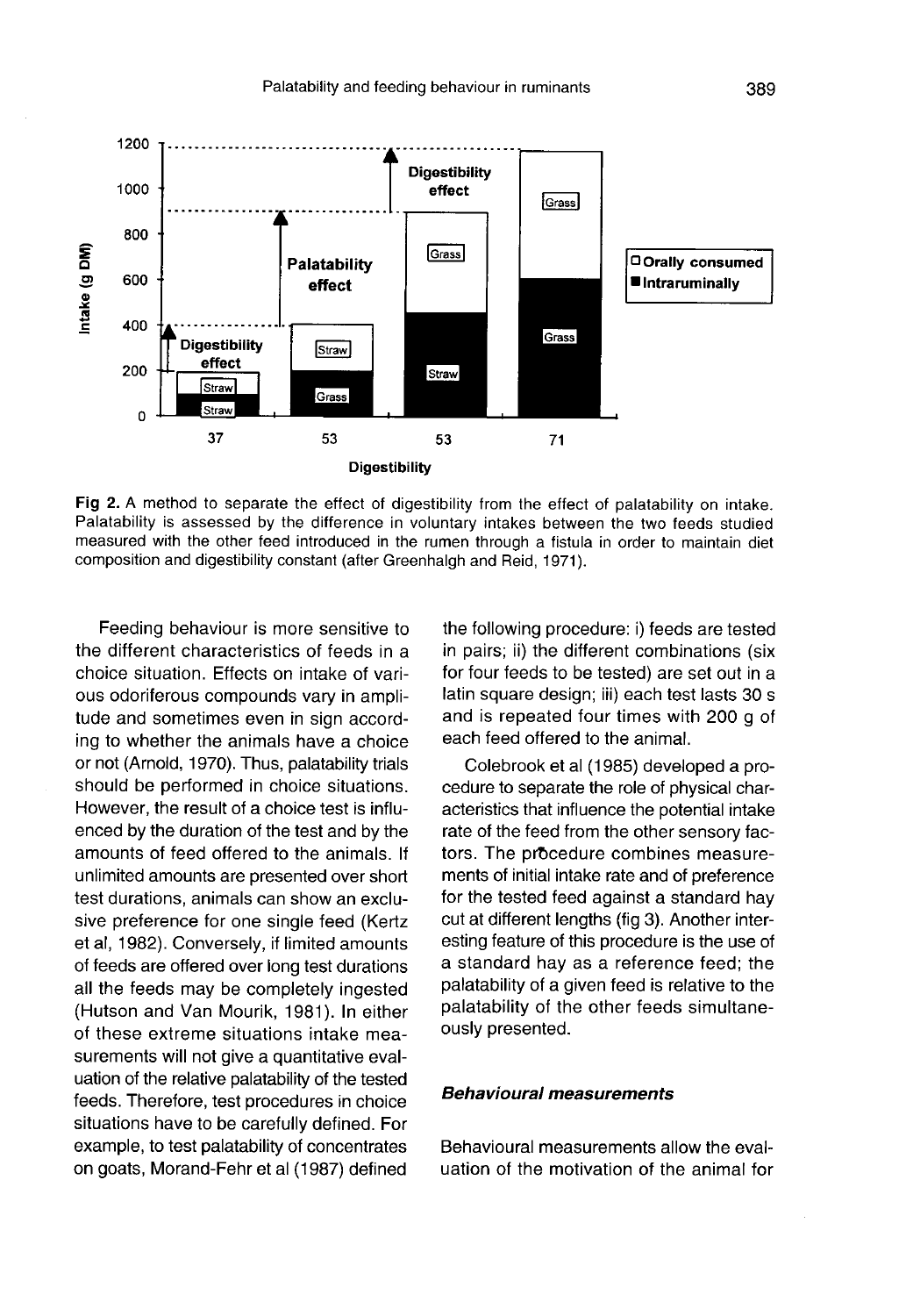

Fig 3. Quantitative measurement of relative palatability of feeds. Potential intake rates (PIR) (ie, intake rate for 1 min) of the test forage and of different lengths of a standard hay are determined separately. The test forage is then offered in a preference test as a pair with several lengths of the standard hay. Preference for the test forage is regressed againt the intake rate of the standard hay. The intake rate of the standard hay with equal preference to the test forage is calculated to obtain the intake rate of the test forage adjusted (AIR) for sensory factors. The difference between PIR and AIR represents a quantitative measurement of the sensory factors influencing selection for the test forage relative to the standard hay (from Colebrook et al, 1985).

the feed rather than the result of this motivation, which is intake. Two different types of behaviour can be measured (Matthews, 1983): behaviour associated with eating freely-accessible feeds and behaviour that will gain access to elected feeds.

Under grazing conditions eating time is much easier to measure than intake. Grazing time has often been recorded at pasture and the differences in grazing times interpreted as differences in intake (Arnold, 1985). The time spent grazing on different sward types is considered to reflect the motivation for the different swards (Newman et ai, 1992). Thus, time spent grazing is often used to evaluate preferences at pasture.

Monitoring grazing time allows an analysis of the temporal pattern of preference at pasture (Parsons et al, 1994). However, time spent grazing varies not only with the palatability of plants but also with the sward structure (height, density, etc).

Operant conditioning procedures are designed to study behaviour elicited to gain access to feeds (Baldwin, 1978; Matthews and Kilgour, 1980). In cattle a frequently used device consists of a nose-plate press. The animals have to carry out a defined behavioural sequence to be rewarded by feed. The relation between the occurrences of the responses (pushes) in the sequence and the feed deliveries is called the schedule of reinforcement (Matthews, 1983). Commonly, the schedules of reinforcement are based on numbers of responses (ratio schedules) or elapsed times (interval schedules). For example, in the progressive ratio procedure the number of responses required to be rewarded increases systematically. At a sufficiently high ratio the animals cease to respond. This procedure was used to assess the relative preference values of a range of different feeds when they were presented separately to individual sheep (Hut son and Van Mourik, 1981). Operant conditioning procedures are also used to evaluate feed preference under choice conditions. One of the advantages of this technique is that the measured behaviours at each alternative are identical and independent of the act of eating (Matthews, 1983). Furthermore, by varying the parameters of the reinforcement schedule it is possible to avoid exclusive behaviours. Under choice conditions operant procedures show how animals maintain their choice for the preferred feed as it becomes increasingly difficult to obtain. Dumont and Petit (1995) developed this learning procedure in which the animals had a choice between a poor quality forage offered ad libitum and a good quality one they could obtain in limited amounts each time they walked back and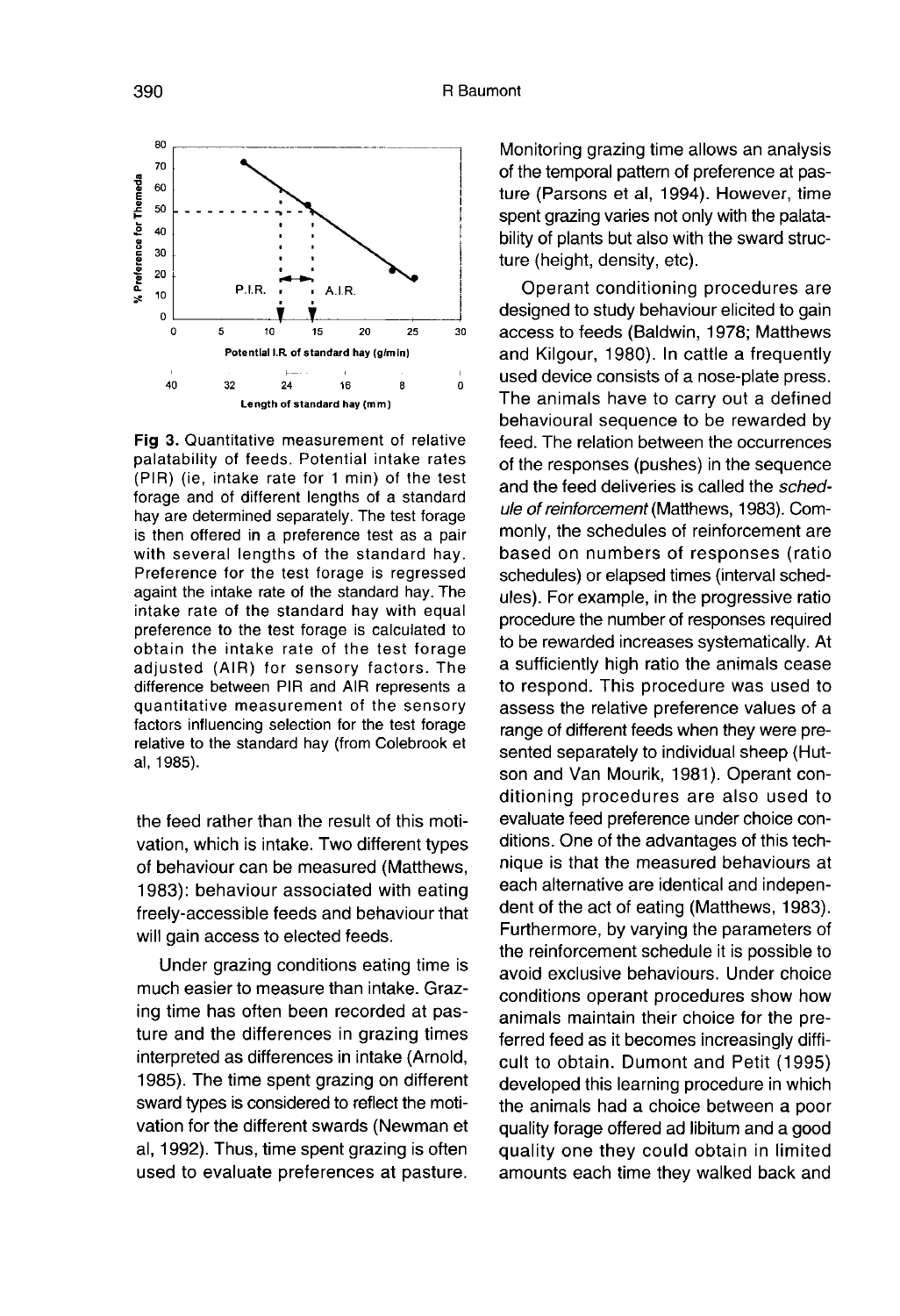forth across the test area (fig 4). The procedure was used to compare sheep and cattle preferences when accessibility and availability of the preferred forage were equivalent for the two species. The procedure is promising as a means of testing relative palatability of different forages.

## THE MAIN FEED COMPONENTS OF PALATABILITY

#### Physical characteristics

Since the work of Arnold (1966) it has been recognized that the sense of touch plays a role in the response of the animal to the feed. The sense of touch is used in selective arazing to avoid thorny and sticky plants. Physical characteristics of the forage such as dry matter content, particle size and resistance to fracture or height and density of the sward at pasture are known to affect ease of prehension and thus intake rate (Jarrige et al, 1995). Many measurements of voluntary intake and feeding behaviour were performed on chopped and ground-dehydrated forages by Jarrige et al (1973). When the mean particle size of the forage decreases voluntary intake increases, eating time decreases and thus intake rate increases markedly (see also Colebrook et al, 1985, fig 3). However, below a threshold of about 0.75 mm for legumes and about 0.5 mm for grasses the animal's response is reversed.

Physical characteristics of the feed act not only mechanically on ease of prehension, since it was shown in a choice situation that sheep generally prefer the feeds they can eat faster. With artificial sward boards, for a given density, the effect of sward height on relative preference was closely related to its effect on intake rate (Black and Kenney, 1984). Likewise, for a given height, the effect of density on relative preference is closely related to its effect on intake rate. With dried forages, relative preferences for mixtures with varying proportions of long and short particles were closely related to the differences in intake rates (Kenney and Black, 1984). Discrimination between the different mixtures decreases as intake rates of the feeds being compared increase. Accordingly, preference for short particles is more pronounced for a slowly ingested

Fig 4. A learning procedure technique to study relative palatability of forages. When the animal enters the test area, it has the choice between eating a bad quality feed ad libitum in manger B or walking and being rewarded by a limited amount of a good quality feed in bucket a. When bucket a is empty the swivel system is turned and the animal has the choice between manger A and walking back to eat in bucket b (from Dumont and Petit, 1995).

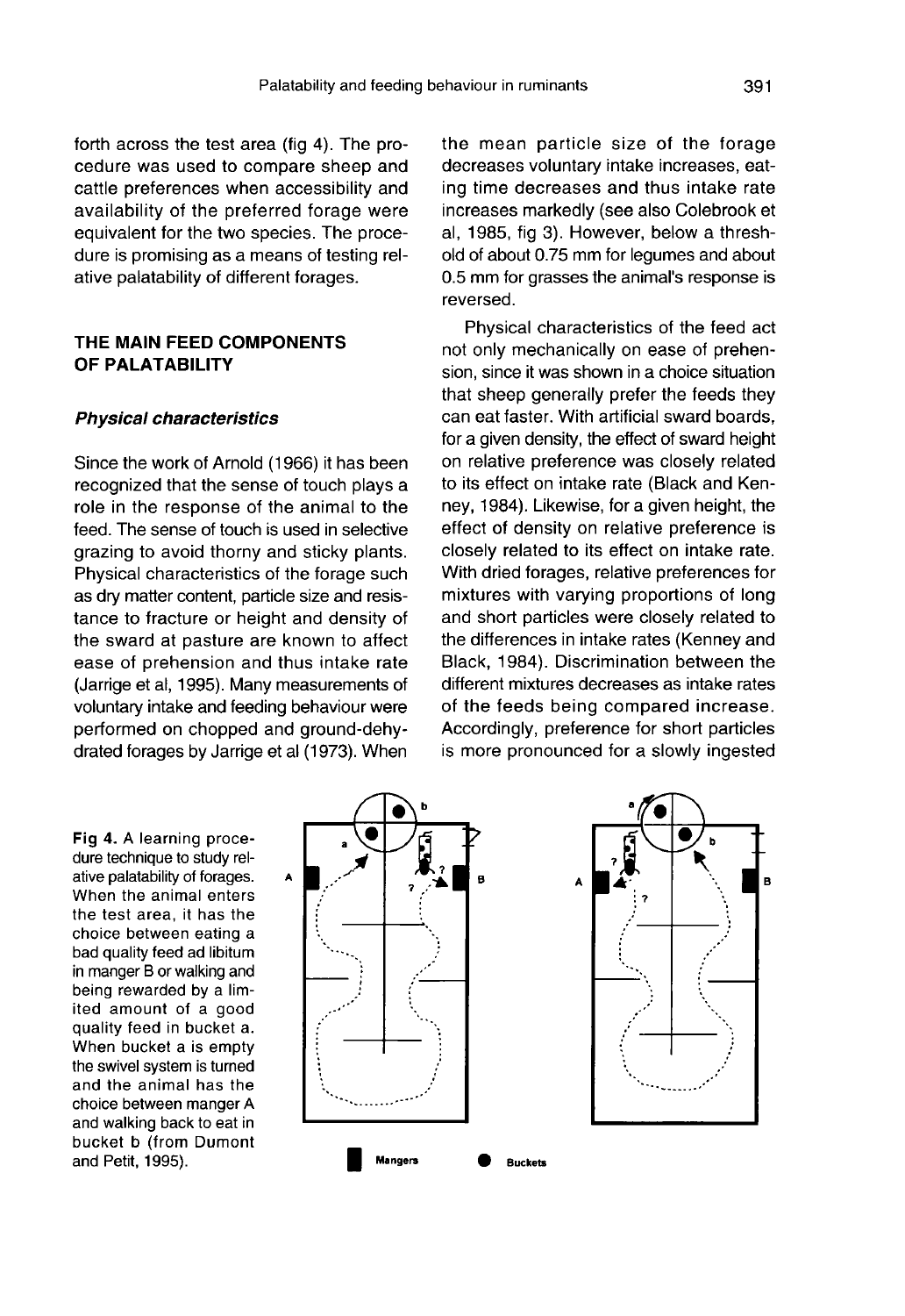forage like straw than for rapidly ingested hay (fig 5).

Preference for forages which can be eaten fast may partly explain the close negative relationship between the energy necessary to grind the forage and voluntary intake (Chenost, 1966). Resistance to grinding is related to the cell-wall content and the percentage of stems in the forage (Chenost and Grenet, 1971). Thus, high resistance to grinding may explain the low palatability of straw and the high preference for straw in short versus long particles. Ryegrass selected for low leaf shear breaking load tends to be ingested with a higher intake rate (Inoué et al, 1994). Approximately 4% of the energy available to a sheep, from grass leaves, is estimated to be used during chewing (Wright, 1992).

Sheep showed some preference for undried forage over the same forage dried when intake was expressed as wet matter (Kenney et al, 1984). However, when expressed as dry matter, the proportions of total intake coming from the undried and the dried forage were similar. The influence of dry matter content on feed preferences thus seems to be of minor importance compared to that of particle size. In the same study, the forage chopped to a 10 mm length was preferred over the same forage cut to 40 mm, irrespective of its dry matter content. These findings are consistent with observations made by studying the effect of mode of forage conservation. Making hay generally reduces voluntary dry matter intake, but this reduction seems not to be related to a drop in palatability since well conserved hays are ingested at the same rate as the corresponding green forages (Jarrige et al, 1995). In dairy cows drying the grass increases voluntary intake when the dry matter content of the fresh grass is lower than 15% (Vérité and Journet, 1970). In sheep, the lower intake of long chopped grass silages than of short chopped silages is related to a markedly lower intake rate.

#### Chemical characteristics

Factors other than physical characteristics influence palatability. Without choice, legumes are always ingested at a higher rate than grasses, irrespective of particle size (Jarrige et al, 1973). In a choice situation, sheep develop a preference for lucerne over clover and for wheaten hay over wheaten straw when they are added to the



Fig 5. Relationships between the intake rate of a mixture of short and long particles and the preference for that mixture over a mixture of equal parts of long and short particles. Short and long material were mixed in proportions 0:1, 1:2, 2.1 and 1.0 on a weight basis for each forage (adapted from Kenney and Black, 1984).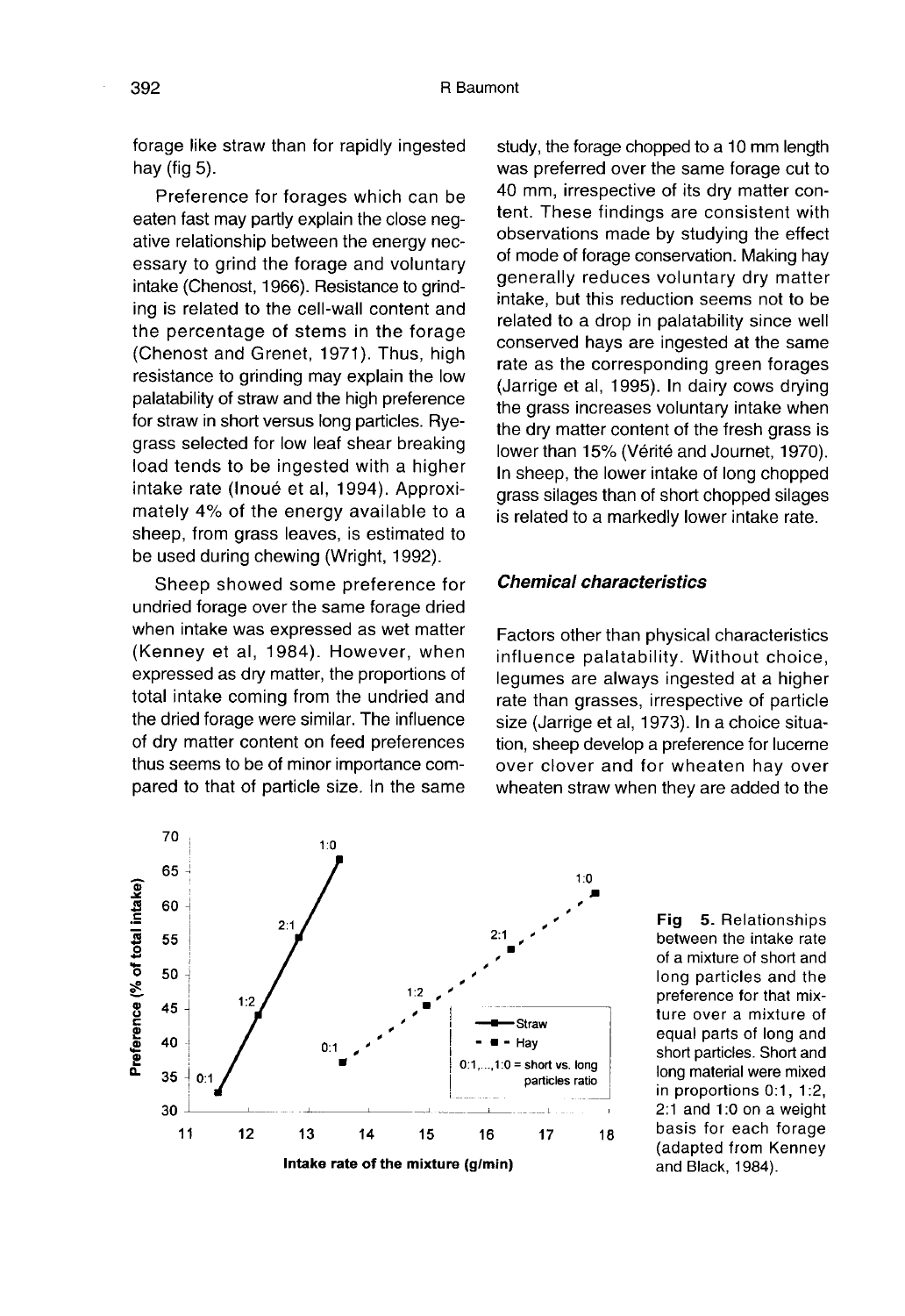same basal diet in the ratio of 1 to 10 (Kenney and Black, 1984).

The effects of the primary tastes (sweet, salty, bitter, sour) were studied with water solutions (Goatcher and Church, 1970b, c) and with sham intakes on oesophageal-fistulated sheep (Grovum and Chapman, 1988). The results varied according to the method used (table I) particularly for sweet and salty tastes. Grovum and Chapman (1988) argued that the absence of postingestive effects (eg, modifications of pH and osmotic pressure) in their study explains the difference between their results and those of the trials performed with water solutions. However, Forbes (1995a) pointed out that oesophageal-fistulated sheep can lose saliva through the fistula and become sodium-deficient, thereby developing a pref erence for salty feeds. The specific taste of monosodium glutamate is called umami and is reported to be a combination of sweet and salty tastes (Goatcher and Church, 1970a). Its positive effect on palatability (table I) was also demonstrated by treating hay with an aqueous solution of monosodium glutamate (Gherardi and Black, 1991).

The effects of various odoriferous compounds were analysed by Arnold (1970) and Arnold et al (1980) by sprinkling the chemicals onto cotton wool pads placed in the manger. The difficulty was in controlling the level of odour being tested. Odoriferous compounds were also studied with prefer ence tests for different water solutions. The difficulty then was to separate the response through smell from the response through taste. For these reasons, anosmic and agustatory sheep were used in comparison with normal ones (Arnold et al, 1980). As stated earlier, effects of odoriferous compounds can vary in amplitude and sometimes in sign according to whether the animals are in choice situations or not. Amyl acetate has a positive effect on voluntary intake in a nochoice situation and a negative one in a free choice situation (Arnold, 1970). Coumarin depresses voluntary intake in a no-choice situation whereas sheep develop a liking for coumarin in a free choice situation. Several results indicate that sheep can develop a liking for butyric acid irrespective of whether they have a choice or not (Arnold et al, 1980; Gherardi and Black, 1991). However, with water solutions butyric acid or butyric sodium salt were shown to have negative effects on feed preference as also were acetic acid and propionate in acid or salt form (Goatcher and Church, 1970b, c). The negative effect of acetic acid was confirmed in a preference test for water solutions, but not when tested as an odour con-

Table I. Dose-related responses of sheep to the primary tastes according to whether they are studied with sham intakes on oesophageal-fistulated animals (Grovum and Chapman, 1988), or with preference test procedures for chemicals diluted in water (Goatcher and Church, 1970b, c).

| Taste         | Chemical | Effect on sham intake               | Preference for the chemical against water |
|---------------|----------|-------------------------------------|-------------------------------------------|
| Sweet         | Sucrose  | linear $\bm{\downarrow}$            | ↑ at the highest dose                     |
| Salty         | NaCl     | ↑ regardless of the dose            | linear $\downarrow$                       |
| Sour          | HCI      | $\downarrow$ at the highest dose    | linear $\downarrow$                       |
| <b>Bitter</b> | Urea     | $\downarrow$ regardless of the dose | variable                                  |
| Umami         | MSG      | ↑ at high doses                     | non-tested                                |

MSG: monosodium glutamate.

والمساما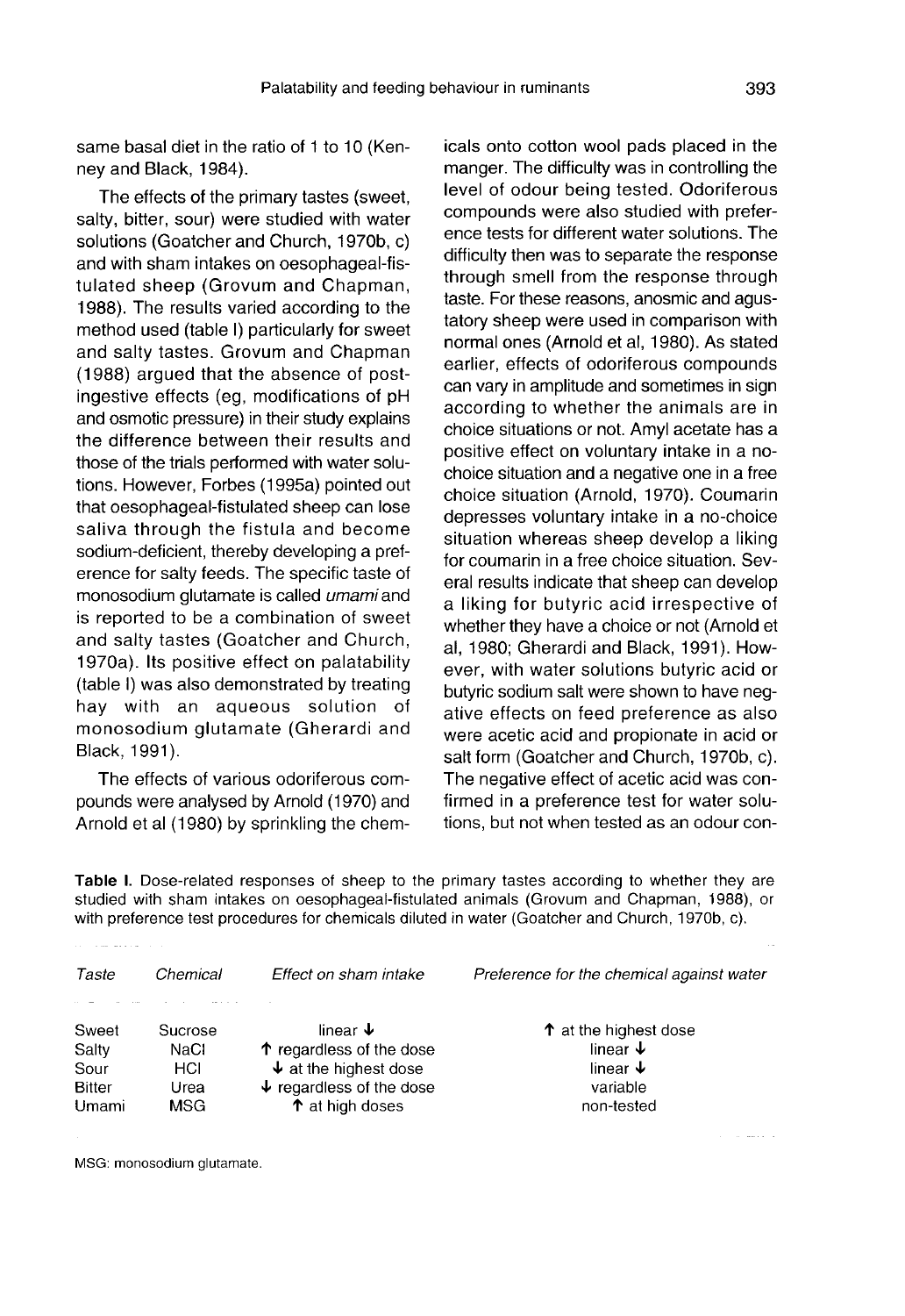taminant (Arnold et al, 1980). The palatability of hay was decreased by treating it with an aqueous solution of acetic acid (Gherardi and Black, 1991) and the shamintake of lucerne silage was linearly decreased with increasing the addition of acetic acid (Buchanan-Smith, 1990).

The low intake of silage is often attributed to a lack of palatability since digestibility is only slightly different from that of the corresponding green forage (Demarquilly, 1978). Effects of smell and taste on silage intake were studied with anosmic and agustatory sheep (Michalet-Doreau, 1975). The results must be interpreted with caution since anosmic sheep eat more than normal sheep (Arnold et al, 1980). Nevertheless, the increase in silage intake by anosmic sheep compared to normal animals was more pronounced with badly preserved silages (+33%) than with well preserved ones (+6.4%). However, silage intake by agustatory sheep was not modified. With dairy cows, flavouring agents will increase grass silage intake by about 8% over an 8 week period (Weller and Phipps, 1989). The study on sham-fed animals of the role of several constituents commonly found in silage juice gave unexpected results (Buchanan-Smith, 1990). Only acetic acid added alone had a clear negative effect on sham intakes whereas lactic and acetic acids together enhanced silage intake while acetic and butyric acids together and also ammonia had no effect on intake. A mixture of free amino acids decreased intake only at the highest concentration. A mixture of two amines and gamma-amino butyric acid increased intake at intermediate concentrations. However, amines alone are suspected to decrease palatability as in sheep initial eating rate at the beginning of the meal was depressed by addition of amines in the silage (Van Os et al, 1995). The effects of artificial flavours or of sweeteners seem to depend on the basal palatability of the treated forage. Sweeteners such as

molasses caused manure-affected plants to be grazed (Marten and Donker, 1964). In contrast, the addition of molasses to normally palatable pelleted hay increases intake only slightly and for a short time (Kare, 1959, quoted by Demarquilly, 1978).

Most of the studies in which feeds are modified are short-term studies with a time scale of minutes or hours. Arnold et al (1980) added to pelleted hay small quantities of several compounds recognized to decrease intake by their odour or to decrease preference for a water solution by their taste (table II). Over a 3 day period, significant depressions in intake were obtained with coumarin, gramine, tannic acid, malonic acid and glycine. However, sheep that were both anosmic and agustatory were affected in the same way as normal sheep. In vitro digestibility of the pelleted hay was drastically depressed by tannic acid and gramine, and slightly by coumarin and glycine, but was unaffected by the other contaminants. In short-term preference studies, palatability of wheaten hay could be increased by adding a combination of butyric acid plus monosodium glutamate or decreased by magnesium oxide (Gherardi and Black, 1991). In a long term study over 25 days (Gherardi et al, 1991), the voluntary intake of hay treated with butyric acid plus monosodium gluta mate was 10% higher than that of untreated hay. This increase in intake was associated with an increase in the apparent fractional rate of digestion in the rumen. The high pref erence for the treated hay was maintained over 25 days. Voluntary intake of hay treated with magnesium oxide was not decreased over 25 days, even though ruminal digestion was depressed and thus compensated for by an increase in rumen fill. In prefer ence tests, however, aversion to hay treated with magnesium oxide was maintained. Long-term effects on feed preferences or on voluntary intake seem to be generally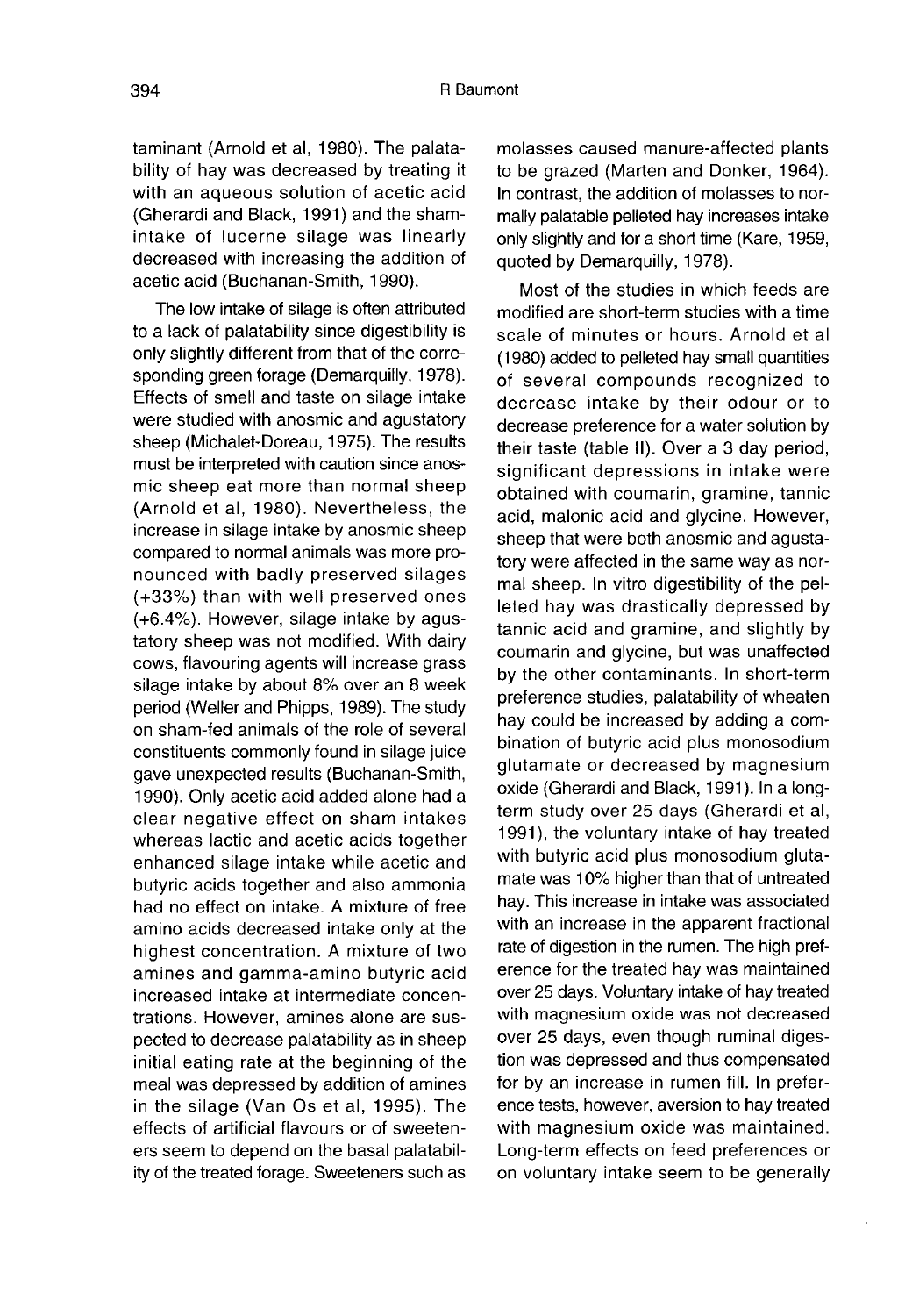395

associated with modification of digestive parameters.

## UTILIZATION OF THE SENSES IN FEEDING BEHAVIOUR

As judged from the long-term effects of modifications of feed palatability, animals seem to be able to associate the sensory characteristics of a given feed with its nutritional consequences after feeding.

## Learning the postingestive effects of feeds

The senses that are stimulated in the presence of feed enable the animal to anticipate the postingestive effects of feed. This effect has been extensively reviewed in rats by Le Magnen (1985). Provenza et al (1992) proposed a schematic representation of the processes involved in the learning of feed preferences. The affective system integrates the taste of a feed with postingestive feedback and the cognitive system integrates

the odour and sight of the feed with its taste. Learned food aversions against toxic plants or feeds experimentally laced with several compounds that cause malaise have been clearly established in ruminants and in other mammals (Burrit and Provenza, 1989; du Toit et al, 1991; Ralphs and Cheney, 1993). Learned preferences based on positive nutritional postingestive feedback are undoubtedly also important for ruminants. Lambs, after 10 days adaptation, developed a strong preference for non-nutritive flavours paired with glucose over the same flavours paired with saccharin (Burrit and Provenza, 1992; table 111). Thus, ruminants, like other mammals, develop preferences for feeds that provide more energy (Provenza, 1995). In sheep fed half orally and half intraruminally oral consumption of straw was doubled when digestibility was increased by dosing grass in the rumen instead of straw (fig 2). In contrast, oral consumption of grass decreased when straw was dosed in the rumen instead of grass. These results, together with those stated earlier (Arnold et al, 1980; Gherardi et al, 1991), must be interpreted as the consequences of learning the nutritive value of the diet. However in a free

Table II. Effect on intake (over a 3 day period) of several chemical compounds according to whether they are tested as odour contaminants or mixed in the diet; and corresponding effect on in vitro digestibility of the diet in the second case (from Arnold, 1970; Arnold et al, 1980).

| Chemicals     | Effect on intake (% of variation from control) |                               | Effect on<br>in vitro digestibility |
|---------------|------------------------------------------------|-------------------------------|-------------------------------------|
|               | as odour contaminant                           | mixed in the diet             | (% of variation from control)       |
|               |                                                | The company could be seen the |                                     |
| Coumarin      | $-9.3$                                         | $-32$                         | $-3.9$                              |
| Gramine       | non-tested                                     | $-62$                         | $-22$                               |
| Tannic acid   | $-18*$                                         | $-31$                         | $-52$                               |
| Malonic acid  | $-29^{*}$                                      | $-19$                         | <b>NS</b>                           |
| Glycine       | $-18$                                          | $-25$                         | $-3.5$                              |
| Glutamic acid | 0                                              | ΝS                            | <b>NS</b>                           |
| Malic acid    | $-14^{*}$                                      | <b>NS</b>                     | <b>NS</b>                           |
| Quinic acid   | $-8.6^{*+}$                                    | <b>NS</b>                     | <b>NS</b>                           |
|               | where the company were set that the            |                               |                                     |

\* In choice situation; + tested in water solution; NS: not significant.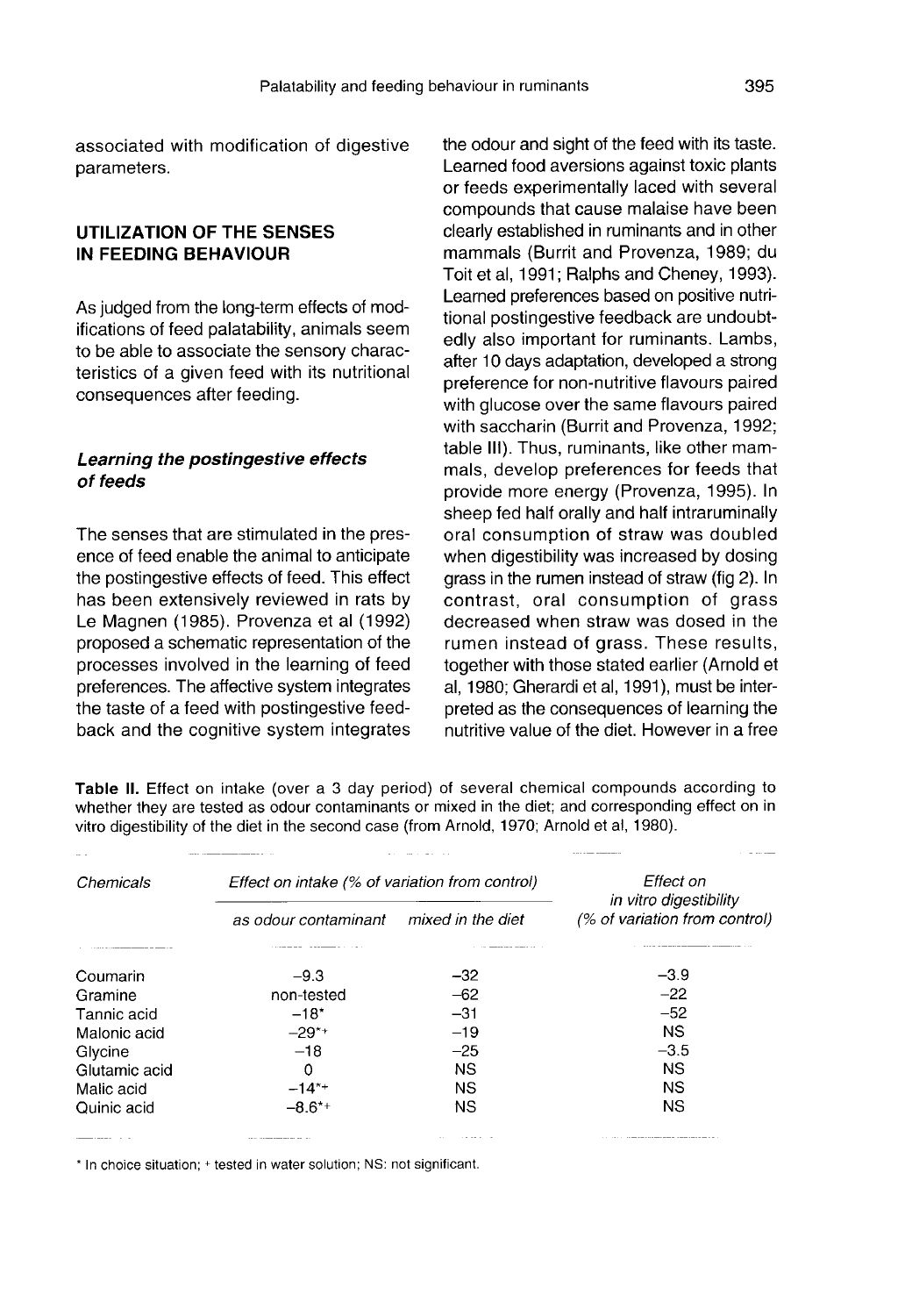choice situation, diet selection will not always maximize energy density of the diet. Sheep eat some straw to prevent rumen disorders even though a more concentrated feed is also on offer (Cooper et al, 1995). This is consistent with the observation that sheep maintain 10% of chopped forage in their diet when offered a free choice of the same forage chopped or pelleted (Greenhalgh and Reid, 1974). Moreover, dietary experience in early life was shown to have a significant effect on consumption of low-quality roughage and diet selection in free choice situations (Distel et al, 1994). Processes of learning from the mother, from conspecifics and through trial and error have been reviewed (Provenza et al, 1992; Provenza, 1995).

Animals use the senses of smell and sight to detect subtle differences in feeds and select or avoid specific feed items. The anticipation role of the senses may explain why in cows a barley supply significantly decreased subsequent hay intake when fed orally, but not when added to the rumen (Baumont et al, 1994, table IV). The anticipatory role of the senses may also explain why anosmic sheep eat more than normal sheep (Arnold et al, 1980). These observations are consistent with the finding that, for rats, olfactory cues are not only involved in palatability but also in the control of energy intake (Larue and Le Magnen, 1972). Anticipation by the senses of postingestive effects

explains to a certain extent the diurnal pat tern of preference (Parsons et al, 1994).

#### Hedonic behaviour

Intake is primarily a behaviour influenced by hunger, which is distressing, and by satiety, which is generally pleasurable (Read, 1992). Recently, Forbes (1995b) postulated that "ruminants eat that amount of food which leaves them with the most comfortable feelings". Qualitative, quantitative and affective components can be discerned in the complex sensations perceived in humans during intake (Fantino, 1992). The first two components afford recognition of the nature and amounts of feed ingested. The third component, the so-called hedonic perception, is related to pleasant or unpleasant feelings evoked by the feed. Hence, mechanisms of brain reward can to some extent induce hedonic feeding behaviour in competition with physiological factors controlling intake. The palatability of the feed will stimulate hedonic behaviour to a greater or lesser extent. Total intake of sheep was only 406 g/day when they ate straw and received grass in the rumen but rose to 901 g/day in the reverse situation, although digestibility of the total diet was similar (Greenhalgh and Reid, 1971; fig 2). Unpleasant feelings when eating straw may explain its very low hedonic value. With good

Table III. Development of a preference for the flavour paired with glucose over the flavour paired with saccharin after 10 days conditioning in lambs (from Burrit and Provenza, 1992).

|                                        | Glucose                   | Saccharin    |  |
|----------------------------------------|---------------------------|--------------|--|
|                                        | (mL of solution consumed) |              |  |
| Initial hedonic preference             | $455 \pm 47$              | $439 \pm 46$ |  |
| Preference for the flavour paired with | $840 \pm 111$             | $32 \pm 17$  |  |
|                                        |                           |              |  |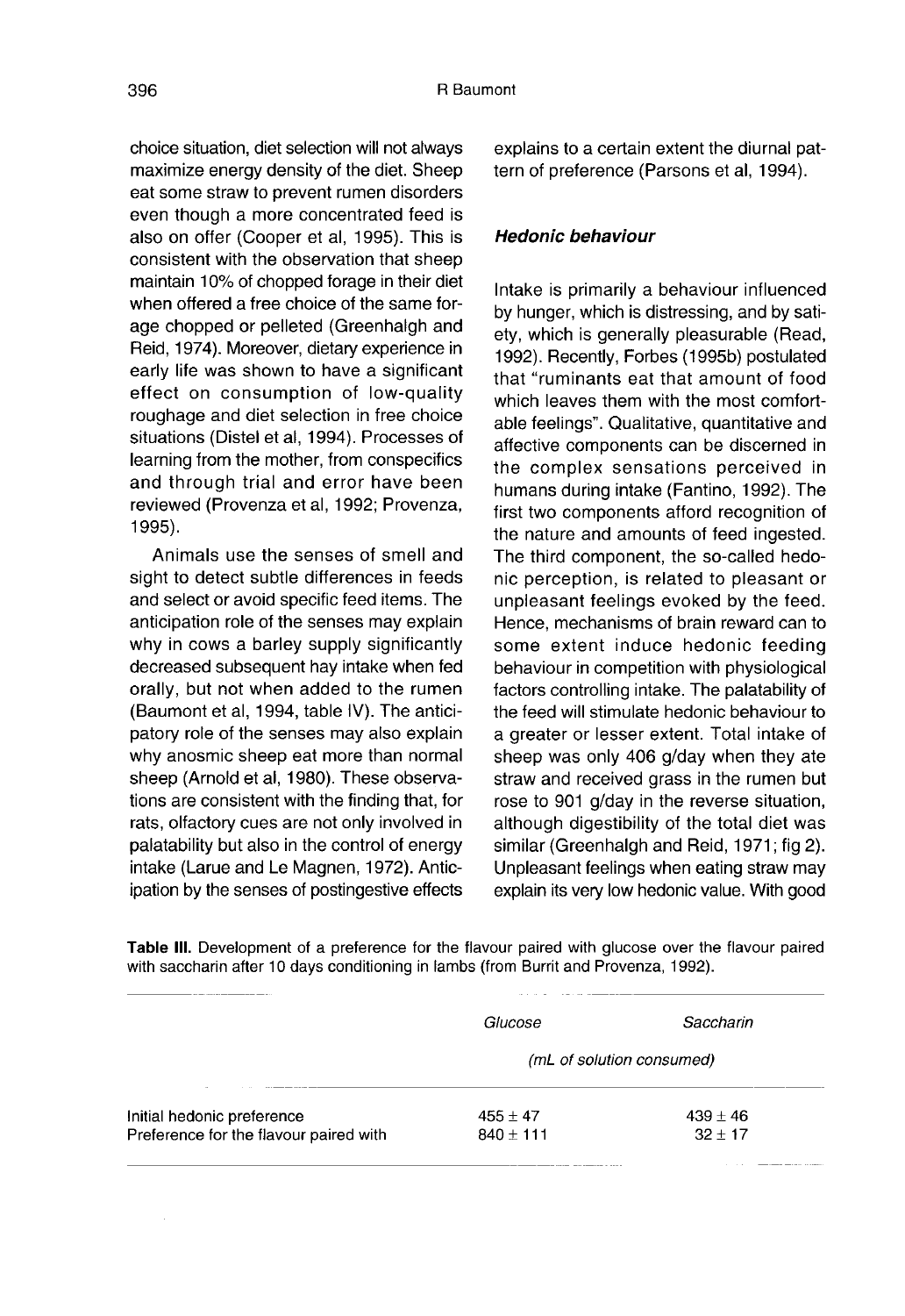quality forages fed to wethers, observed voluntary intakes greatly in excess of requirement can be explained by hedonic behaviour (Baumont et al, 1989). The sensory response induced by a second distribution of fresh hay will override the satiety signals induced by the meal following the first distribution (Gatel, 1984). However, the size of the second meal depends on the relative palatability of the two hays distributed (Baumont et al, 1990). Sheep satiated with low-quality meadow hay will eat 400 g of lucerne hay (fig 1); however, they are reluctant to eat meadow hay when satiated with lucerne.

Hedonic behaviour also competes with the effort that has to be expended to earn the reward. In a test situation, when animals have to walk to obtain a good forage, the preference for the good forage depends on the amount offered the animals in reward (Dumont and Petit, 1995).

## CONCLUSION: PALATABILITY AND CONTROL OF INTAKE

The sensory response invoked by a feed is expressed by the intake rate when no choice is offered to the animal and by the feed pref-

erences in choice situation. It integrates the postingestive effects that the animal has learned to associate with its sensory properties and it interacts with the nutrient requirements of the animal. Meal size and diet composition are mainly controlled by anticipation of postingestive effects to avoid nutritional excesses or deficiencies. Ruminants generally develop preferences for feeds that will provide a high satiety level rapidly. Feeds that can be ingested fast and that are rapidly and highly digestible are very palatable provided they do not contain toxic compounds. Nevertheless, for a given nutritive value, sensory properties of the feed per se can stimulate or depress hedonic behaviour and thus intake. Indeed, residual variation in predictive models of voluntary intake based on nutritional characteristics (ie, energy and nitrogen values, fill effect) remains generally high. Thus, palatability measured as the sensory response invoked by a feed combines its nutritive and hedonic values (fig 6). Hedonic behaviour is probably more important in low-producing animals than in high-producing ones. Moreover, the effect of hedonic behaviour on intake is probably more important when choice is offered to the animals. In a first approach, the hedonic value of the feed can be assessed by the difference between the

Table IV. Effect of a barley supply (2.7 kg of dry matter) on subsequent hay intake according to whether it is ingested or introduced in the rumen after mixing with artificial saliva (Baumont et al, 1994).

|                    |       | <b>Barley supply</b> |                 |  |  |
|--------------------|-------|----------------------|-----------------|--|--|
|                    | None  | Ingested             | In the rumen    |  |  |
|                    |       |                      | the contract of |  |  |
| Hay intake (kg DM) | 7.89a | 7.00 <sup>b</sup>    | $7.48$ ab       |  |  |
| Whole day          |       |                      | 1.56a           |  |  |

ab Means on the same line without a common superscript differ  $(P < 0.05)$ .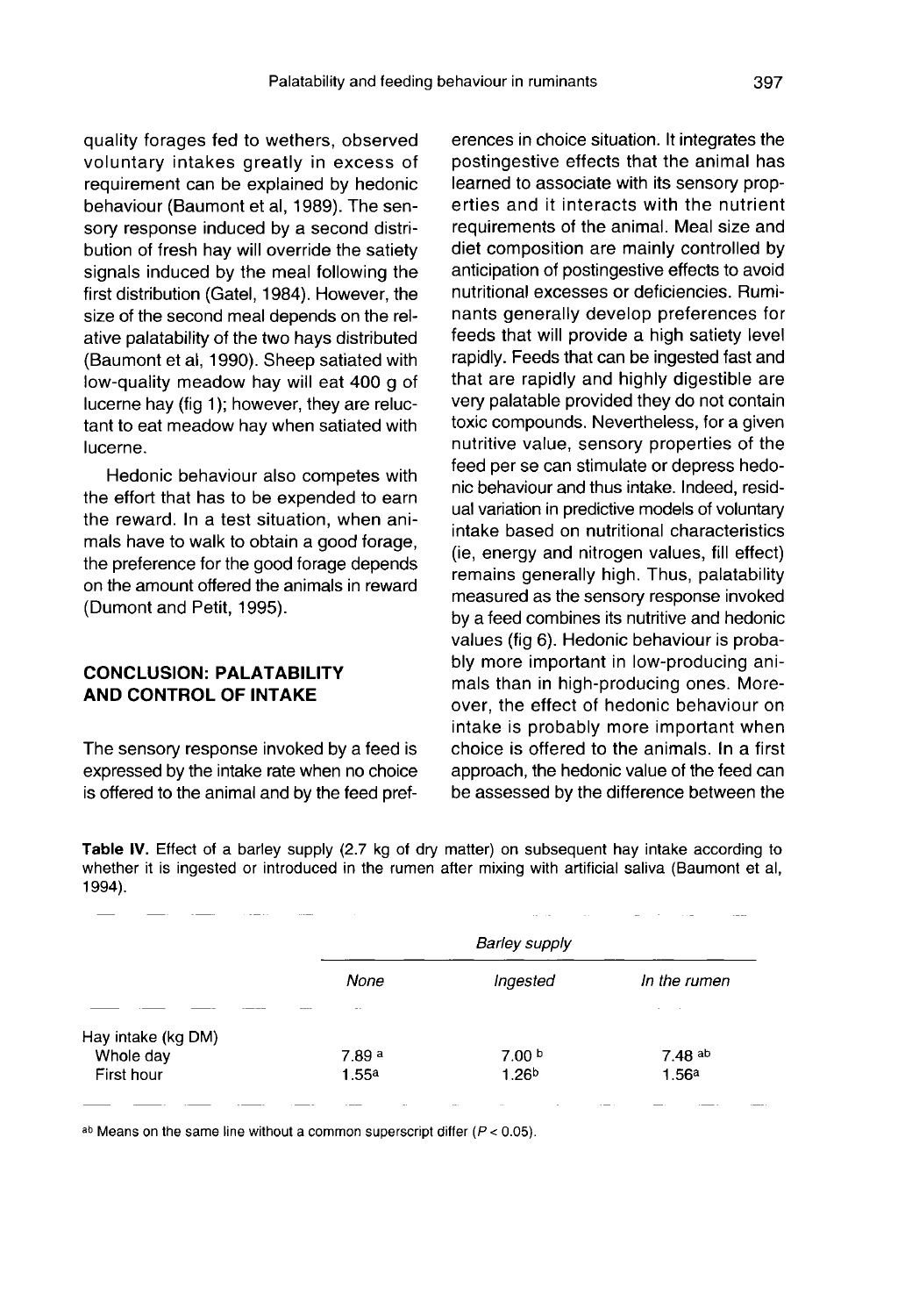observed and the predicted intake as affected by the nutritional characteristics. Several questions remain unanswered. Is it possible to increase intake in the long term by improving hedonic perception of the feed without also increasing the nutritive value? What exactly are the physical characteristics and chemical compounds that are used by ruminants to associate the sensory properties of feed with its nutritive value? Modern analytical methods to characterize texture and aromatic compounds in feeds may help in gaining a better understanding of the components determining palatability.

## **FEED Physical and Chemical** Characteristics **Sensory properties** Nutritive value **Hedonic value** Association through learning Postingestive effects Response of the senses Preference Intake rate (choice) (no choice) Intake

## **ANIMAL**

Fig 6. Schematic diagram of the response of the senses to feed characteristics. The sensory properties of the feed influence hedonic behaviour and are associated with the nutritive value after learning. Palatability measured as the response of the senses integrates both aspects.

#### **REFERENCES**

- Arnold GW (1966) The special senses in grazing animals. 2. Smell, taste and touch and dietary habits in sheep. Aust J Agric Res 17, 531-542
- Arnold GW (1970) Regulation of food intake in grazing ruminants. In: Physiology of Digestion and Metabolism in Ruminants (AT Phillipson, ed), Oriel Press, 264-276
- Arnold GW (1985) Ingestive behaviour. In: World Animal Science. 5. Ethology of Farm Animals (A Neimann-Sorensen, DE Tribe, eds), Elsevier Science, 183-198
- Arnold GW, De Boer G, Boundy (1980) The influences of odour and taste on food preferences and food intake of sheep. Aust J Agric Res 31, 571-585
- Baldwin BA (1978) Operant studies and preference test on the role of olfaction and taste in digestive behaviour of pigs and ruminants. In: First International Symposium on Palatability and Flavor Use in Animal Feeds, Zurich, Switzerland, 10-11 October 1978 (Institute of Animal Production, Swiss Federal Institute of Technology), 43-49
- Baumont R, Brun JP, Dulphy JP (1989) Influence of the nature of hay on its ingestibility and the kinetics of intake during large meals in sheep and cow. In: XVlth International Grassland Congress, Nice, France (2) (R Jarrige, ed), French Grassland Society, 787-788
- Baumont R, Seguier N, Dulphy JP (1990) Rumen fill, forage palatability and alimentary behaviour in sheep. J Agric Sci 115, 277-284
- Baumont R, Daveau O, Perpère C (1994) A trial to quantify the roles of ruminal and oropharyngeal signals in the control of food intake by cows. In: Proceedings of the Society of Nutrition Physiology. 8<sup>e</sup> International Symposium on Ruminant Physiology, Willingen, Germany, 25-30 September 1994 (D Giesecke, ed), DLG-Verlag, 122
- Black JL, Kenney PA (1984) Factors affecting diet selection by sheep. 2. Height and density of pasture. Aust J Agric Res 35, 565-578
- Buchanan-Smith JG (1990) An investigation into palatability as a factor responsible for reduced intake of silage by sheep. Anim Prod 50, 253-260
- Burrit EA, Provenza FD (1989) Food aversion learning: ability of lambs to distinguish safe from harmful foods. J Anim Sci 67, 1732-1739
- Burrit EA, Provenza FD (1992) Lambs form preferences for non-nutritive flavors paired with glucose. J Anim Sci 70, 1133-1136
- Chenost M (1966) L'indice de fibrosité des foins : mesure et relations avec la valeur alimentaire. Ann Zootech 15, 253-257
- Chenost M, Grenet E (1971) L'indice de fibrosité des fourrages : sa signification et son utilisation pour la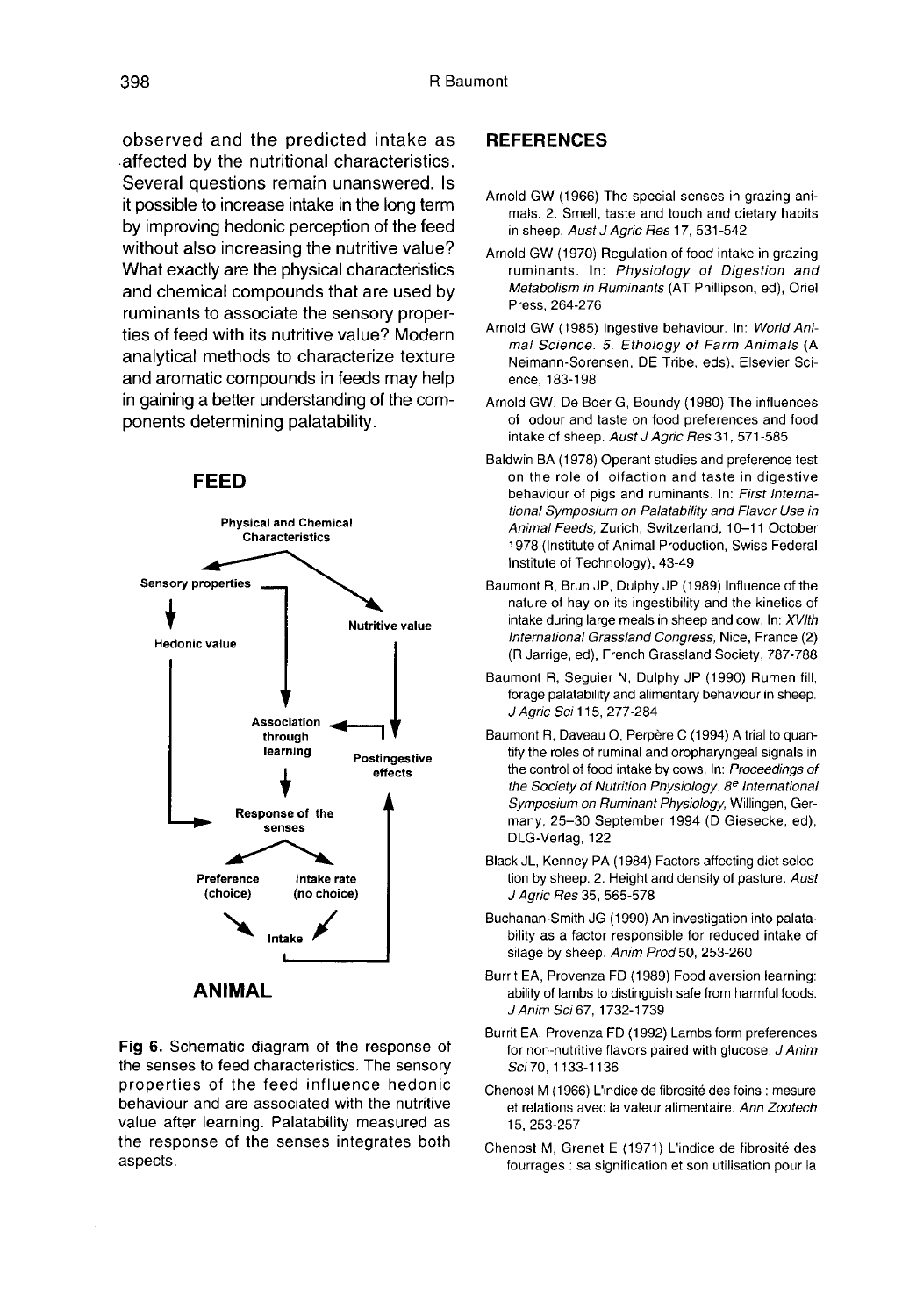prévision de la valeur alimentaire des fourrages. Ann Zootech 20, 427-435

- Church DC (1979) Taste, appetite and regulation of energy balance and control of food intake. I. Appetite, taste and palatability. In: Digestive Physiology and Nutrition of Ruminants (DC Church, ed), Oxford Press, 281-290
- Colebrook WF, Black JL, Kenney PA (1985) Effect of sensory factors on diet selection by sheep. Proc Nutr Soc (Austr) 10, 99-102
- Cooper SDB, Kyriasakis I, Nolan JV (1995) Diet selection in sheep: the role of the rumen environment in the selection of a diet from two feeds that differ in their energy density. Br J Nutr 74, 39-54
- Davis JD, Collins BJ, Levine MW (1978) The interaction between gustatory stimulation and gut feedback in the control of the ingestion of liquid diets. In: Hunger Models (DA Booth, ed), Academic Press, 109-143
- Demarquilly C (1978) Intake, palatability and flavor in ruminant feeds. In: First International Symposium on Palatability and Flavor Use in Animal Feeds, Zurich, Switzerland, 10-11 October 1978 (Institute of Animal Production, Swiss Federal Institute of Technology), 91-98
- Distel RA, Villalba JJ, Laborde HE (1994) Effects of early experience on voluntary intake of low-quality roughage by sheep. J Anim Sci 72, 1191-1195
- du Toit JT, Provenza FD, Nastis AS (1991) Conditioned food aversions: How sick must a ruminant get before it detects toxicity in foods? Appl Anim Behav Sci 30, 35-46
- Dumont B (1997) Diet preference of herbivores on pasture. Ann Zootech (in press)
- Dumont B, Petit M (1995) An indoor method for studying the preferences of sheep and cattle at pasture. Appl Anim Behav Sci 46, 67-80
- Fantino M (1992) État nutritionnel et perception affective de l'aliment. In : Plaisir et préférences alimentaires (I Giachetti, ed), Polytechnica, 31-45
- Faverdin P (1985) Regulation de l'ingestion des vaches laitières en début de lactation. Thèse de doctorat Ina-PG, France, 131 p
- Faverdin P, Baumont R, Ingvartsen KL (1995) Control and prediction of feed intake in ruminants. In: Recent Developments in the Nutrition of Herbivores. Proceedings of the IVth International Symposium on the Nutrition of Herbivores. Clermont-Ferrand, France, 1995 (M Journet, E Grenet, MH Farce, M Thériez, C Demarquilly, eds), INRA Editions, 95-120
- Forbes JM (1986) Dietary factors affecting intake. In: The Voluntary Intake of Farm Animals. Butterworths, London, UK, 86-113
- Forbes JM (1995b) Voluntary Food Intake and Diet Selection in Farm Animals. CAB International, 532 p
- Forbes JM (1995a) Physical limitation of feed intake in ruminants and its interactions with other factors affecting intake. In: Ruminant Physiology: Digestion, Metabolism, Growth and Reproduction. Proceedings of the Eighth International Symposium on Ruminant Physiology (WV Engelhardt, S Leonhard-Marek, G Breves, D Giesecke, eds), Ferdinand Enke Verlag, 217-232
- Gallouin F, Le Magnen J (1987) Evolution historique des concepts de faim, satiété et appétit. Reprod Nutr Dev27, 109-128
- Gatel F (1984) Signification de la satiété à court terme chez le mouton : influence de la qualité du fourrage et des stimuli associés à la prise de nourriture. Ann Zootech 33, 111-118
- Gherardi SG, Black JL (1991) Effect of palatability on voluntary feed intake by sheep. 1. Identification of chemicals that alter the palatability of a forage. Aust J Agric Res 42, 571-584
- Gherardi SG, Black JL, Colebrook WF (1991) Effect of palatability on voluntary feed intake by sheep. 2. The effect of altering the palatability of a wheaten hay on long-term intake and preference. Aust J Agric Res 42, 585-598
- Goatcher WD, Church DC (1970a) Review of some nutritional aspects of the sense of taste. J Anim Sci 31, 973-981
- Goatcher WD, Church DC (1970b) Taste responses in ruminants. 1. Reactions of sheep to sugars, saccharin, ethanol and salts. J Anim Sci 30, 777-783
- Goatcher WD, Church DC (1970c) Taste responses in ruminants. 2. Reactions of sheep to acids, quinine, urea and sodium hydroxide. J Anim Sci 30, 784-790
- Greenhalgh JFD, Reid GW (1971) Relative palatability to sheep of straw, hay and dried grass. Br J Nutr 26, 107-116
- Greenhalgh JFD, Reid GW (1974) Long- and short-term effects on intake of pelleting a roughage for sheep. Anim Prod 19, 77-86
- Grovum WL (1988) Appetite, palatability and control of feed intake. In: The Ruminant Animal, Digestive Physiology and Nutrition (DC Church, ed), Prentice Hall, 202-216
- Grovum WL, Chapman (1988) Factors affecting the voluntary intake of food by sheep. 4. The effect of additives representing the primary tastes on sham intakes by oesophageal-fistulated sheep. Br J Nutr 59, 63-72
- Hodgson J (1979) Nomenclature and definitions in grazing studies. Grass Forage Sci 34, 11-18
- Hutson GD, Van Mourik SC (1981) Food preferences of sheep. Aust J Exp Agric Anim Husb 21, 575-582
- Inoue T, Brookes IM, John A, Kolver ES, Barry TN (1994) Effects of leaf shear breaking load on the feeding value of perennial ryegrass (Lolium perenne) for sheep. 2. Effects on feed intake, particle breakdown, rumen digesta outflow and animal performance. J Agric Sci 123, 137-147